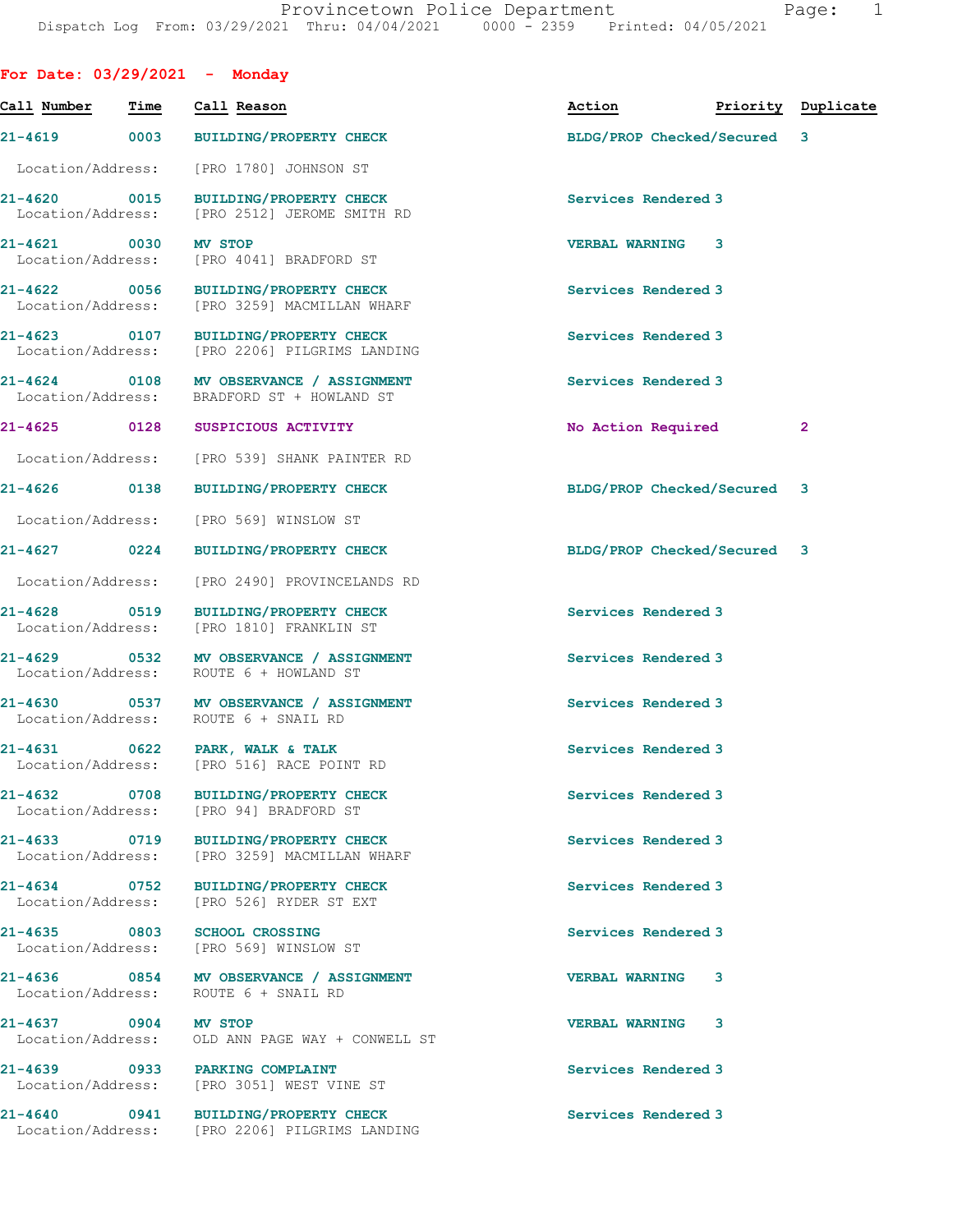21-4641 0946 NOISE COMPLAINT Services Rendered 3

Location/Address: CONWELL ST + OFF CONWELL ST

21-4642 0946 ANIMAL CALL Services Rendered 2 [PRO 1989] COMMERCIAL ST 21-4643 1023 HARASSMENT / THREATS Services Rendered 2 Location/Address: [PRO 1139] WATSONS CT 21-4645 1124 MEDICAL EMERGENCY Transported to Hospital 1 Location/Address: [PRO 3222] ALDEN ST 21-4647 1306 ANIMAL CALL Referred to Other Agency 2 Location/Address: [PRO 1533] CENTRAL ST 21-4648 1328 MV OBSERVANCE / ASSIGNMENT VERBAL WARNING 3 Location/Address: [PRO 3243] SHANK PAINTER RD 21-4649 1330 PARKING COMPLAINT Services Rendered 3 Location/Address: [PRO 1895] BRADFORD ST 21-4650 1330 MV STOP<br>
Location/Address: RACE POINT RD + ROUTE 6 RACE POINT RD + ROUTE 6 21-4651 1354 MV STOP VERBAL WARNING 3 Location/Address: CENTER ST + BRADFORD ST 21-4652 1449 ALARM - FIRE False Alarm 1 Location/Address: [PRO 3241] COMMERCIAL ST 21-4653 1455 SCHOOL CROSSING<br>
Location/Address: [PRO 569] WINSLOW ST [PRO 569] WINSLOW ST 21-4654 1522 MEDICAL EMERGENCY Transported to Hospital 1 Location/Address: [PRO 440] HARRY KEMP WAY 21-4657 1656 ASSIST CITIZEN Services Rendered 3<br>
Location/Address: [PRO 781] CAPTAIN BERTIES WAY [PRO 781] CAPTAIN BERTIES WAY 21-4658 1829 MV OBSERVANCE / ASSIGNMENT Services Rendered 3 Location/Address: [PRO 2577] BRADFORD ST 21-4659 1833 MV OBSERVANCE / ASSIGNMENT Services Rendered 3 Location/Address: ROUTE 6 + SNAIL RD 21-4660 1858 MV OBSERVANCE / ASSIGNMENT Services Rendered 3 Location/Address: [PRO 3440] ROUTE 6 21-4661 1902 MV STOP Citation / Warning Issued 3 Location/Address: ROUTE 6 + SNAIL RD 21-4662 1928 FOLLOW UP Services Rendered 2 Location/Address: [PRO 542] SHANK PAINTER RD 21-4663 1952 MV STOP VERBAL WARNING 3 Location/Address: RACE POINT RD + ROUTE 6 21-4664 2003 ASSIST DEPARTMENT / MUTUAL AID Services Rendered 3<br>
Location/Address: [TRU] ROUTE 6 + HIGHLAND RD [TRU] ROUTE 6 + HIGHLAND RD 21-4665 2051 BUILDING/PROPERTY CHECK BLDG/PROP Checked/Secured 3 Location/Address: [PRO 530] SHANK PAINTER RD 21-4667 2101 BUILDING/PROPERTY CHECK BLDG/PROP Checked/Secured 3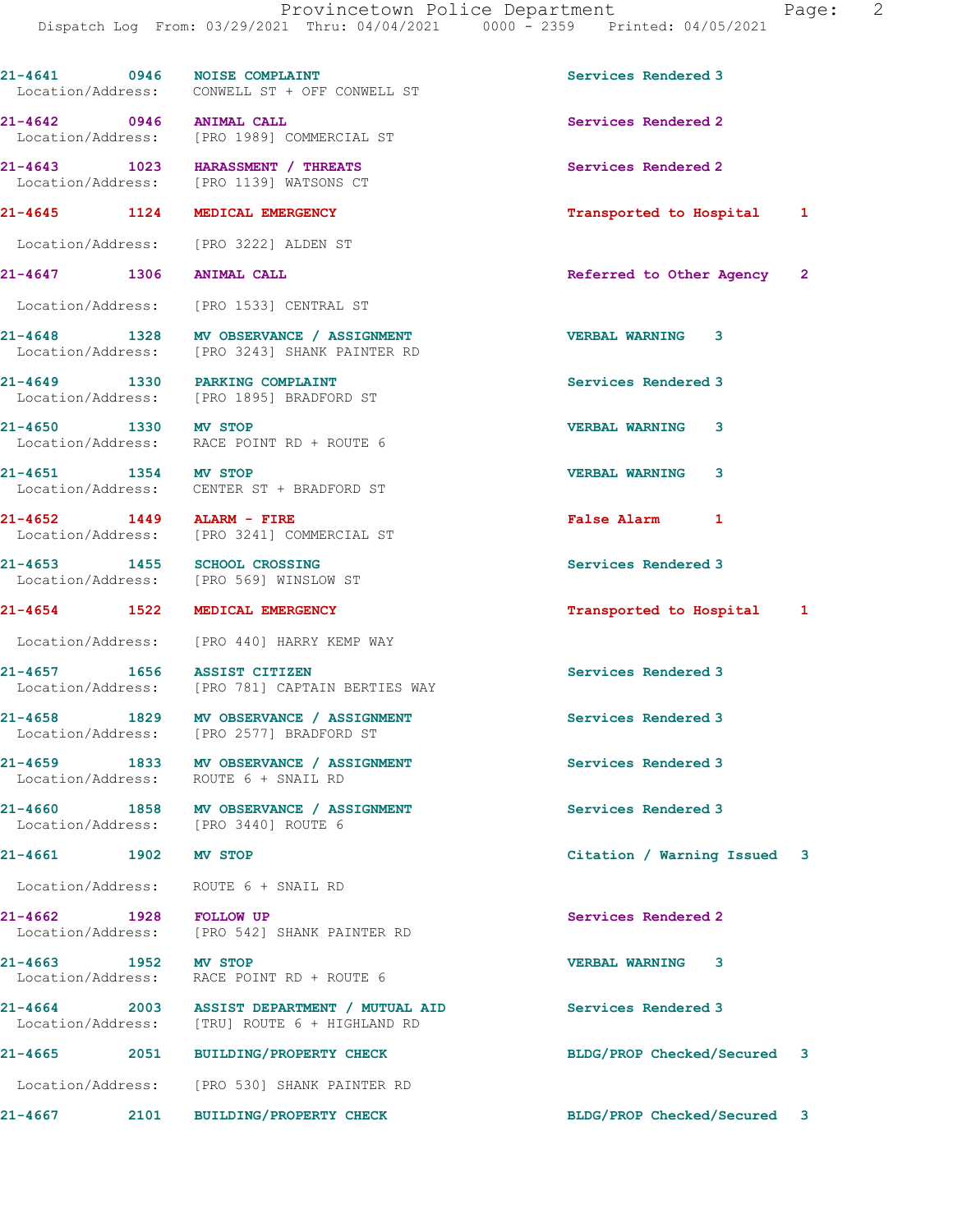|                                      |                                                                                        | Provincetown Police Department<br>3<br>Page:<br>Dispatch Log From: 03/29/2021 Thru: 04/04/2021 0000 - 2359 Printed: 04/05/2021 |
|--------------------------------------|----------------------------------------------------------------------------------------|--------------------------------------------------------------------------------------------------------------------------------|
|                                      | Location/Address: [PRO 519] RACE POINT RD                                              |                                                                                                                                |
|                                      | 21-4666 2102 BUILDING/PROPERTY CHECK<br>Location/Address: [PRO 488] MAYFLOWER ST       | Services Rendered 3                                                                                                            |
| 21-4668 2122 911 - GENERAL           | Location/Address: [PRO 2698] COMMERCIAL ST                                             | Services Rendered 1                                                                                                            |
| 21-4669 2206                         | <b>BUILDING/PROPERTY CHECK</b>                                                         | BLDG/PROP Checked/Secured 3                                                                                                    |
| Location/Address:                    | [PRO 4157] COMMERCIAL ST                                                               |                                                                                                                                |
| 21-4670 2320                         | SUSPICIOUS ACTIVITY<br>Location/Address: [PRO 2500] COMMERCIAL ST                      | Services Rendered 2                                                                                                            |
|                                      | 21-4671 2338 BUILDING/PROPERTY CHECK                                                   | BLDG/PROP Checked/Secured 3                                                                                                    |
|                                      | Location/Address: [PRO 1810] FRANKLIN ST                                               |                                                                                                                                |
| For Date: 03/30/2021 - Tuesday       |                                                                                        |                                                                                                                                |
| 21-4672 0013 MV STOP                 | Location/Address: ROUTE 6 + SNAIL RD                                                   | <b>VERBAL WARNING</b><br>3                                                                                                     |
|                                      | 21-4673 0024 MV OBSERVANCE / ASSIGNMENT<br>Location/Address: [PRO 2494] BRADFORD ST    | Services Rendered 3                                                                                                            |
| Location/Address: [PRO 2521] ROUTE 6 | 21-4674 0043 MV OBSERVANCE / ASSIGNMENT                                                | Services Rendered 3                                                                                                            |
| 21-4675 0113                         | <b>MV STOP</b><br>Location/Address: HOWLAND ST + HARRY KEMP WAY                        | <b>VERBAL WARNING 3</b>                                                                                                        |
| 21-4676 0126                         | <b>BUILDING/PROPERTY CHECK</b>                                                         | BLDG/PROP Checked/Secured 3                                                                                                    |
|                                      | Location/Address: [PRO 3430] COMMERCIAL ST                                             |                                                                                                                                |
| 21-4677 0135<br>Location/Address:    | BUILDING/PROPERTY CHECK<br>[PRO 2499] RACE POINT RD                                    | Services Rendered 3                                                                                                            |
| $\overline{0}$ 0326<br>21-4679       | <b>BUILDING/PROPERTY CHECK</b>                                                         | BLDG/PROP Checked/Secured 3                                                                                                    |
|                                      | Location/Address: [PRO 447] JEROME SMITH RD                                            |                                                                                                                                |
| 21-4680 0448 911 - GENERAL           | Location/Address: [PRO 2647] SHANK PAINTER RD                                          | Services Rendered 1                                                                                                            |
|                                      | 21-4681 0451 BUILDING/PROPERTY CHECK<br>Location/Address: [PRO 539] SHANK PAINTER RD   | Services Rendered 3                                                                                                            |
|                                      |                                                                                        | BLDG/PROP Checked/Secured 3                                                                                                    |
|                                      | Location/Address: [PRO 530] SHANK PAINTER RD                                           |                                                                                                                                |
| Location/Address:                    | 21-4683 0536 MV OBSERVANCE / ASSIGNMENT<br>ROUTE 6 + HOWLAND ST                        | Services Rendered 3                                                                                                            |
|                                      | 21-4684 0537 MV OBSERVANCE / ASSIGNMENT<br>Location/Address: [PRO 447] JEROME SMITH RD | Services Rendered 3                                                                                                            |
| 21-4685 0803 SCHOOL CROSSING         | Location/Address: [PRO 569] WINSLOW ST                                                 | Services Rendered 3                                                                                                            |
|                                      | 21-4686 0840 BUILDING/PROPERTY CHECK<br>Location/Address: [PRO 2206] PILGRIMS LANDING  | Services Rendered 3                                                                                                            |
|                                      | 21-4687 1001 MV OBSERVANCE / ASSIGNMENT<br>Location: [PRO 3672] TOWN LINE              | <b>VERBAL WARNING</b><br>3                                                                                                     |
| 1028<br>21-4688                      | MV STOP                                                                                | <b>VERBAL WARNING</b><br>3                                                                                                     |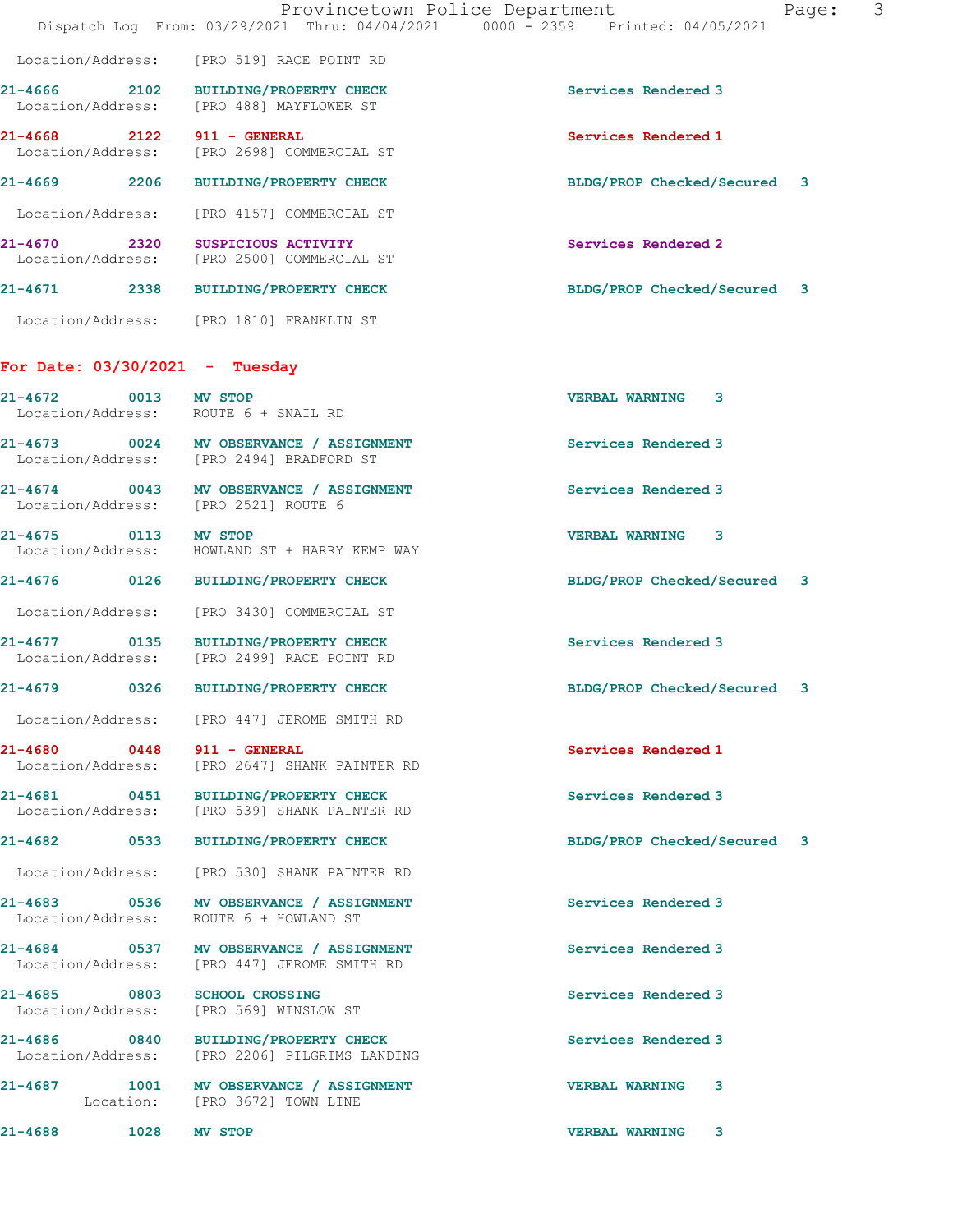|                                   |      | Location/Address: [PRO 2513] ROUTE 6                                                |                             |   |
|-----------------------------------|------|-------------------------------------------------------------------------------------|-----------------------------|---|
|                                   |      | 21-4690 1109 MV COMPLAINT<br>Location/Address: [PRO 1625] COMMERCIAL ST             | Services Rendered 2         |   |
|                                   |      | 21-4692 1135 MEDICAL EMERGENCY                                                      | Transported to Hospital 1   |   |
|                                   |      | Location/Address: [PRO 3670] SHANK PAINTER RD                                       |                             |   |
|                                   |      | 21-4693 1309 FIRE - STRUCTURE<br>Location/Address: [PRO 3826] PILGRIM HEIGHTS RD    | Extinguished 1              |   |
|                                   |      | 21-4695 1503 SCHOOL CROSSING<br>Location/Address: [PRO 569] WINSLOW ST              | Services Rendered 3         |   |
|                                   |      | 21-4698 1604 ANIMAL CALL<br>Location/Address: [PRO 3287] ROUTE 6                    | Services Rendered 2         |   |
|                                   |      | 21-4699   1620   911 - GENERAL<br>Location/Address: [PRO 1156] WINSLOW ST           | Services Rendered 1         |   |
|                                   |      | 21-4702 1708 ANIMAL CALL                                                            | Referred to Other Agency 2  |   |
|                                   |      | Location/Address: [PRO 221] COMMERCIAL ST                                           |                             |   |
|                                   |      | 21-4703 1719 MV OBSERVANCE / ASSIGNMENT<br>Location/Address: BRADFORD ST            | Services Rendered 3         |   |
| 21-4704 1733 VANDALISM            |      | Location/Address: [PRO 1196] BRADFORD ACRES RD                                      | FOLLOW UP 3                 |   |
|                                   |      | 21-4705 1810 LOST PROPERTY<br>Location/Address: [PRO 542] SHANK PAINTER RD          | Services Rendered 3         |   |
|                                   |      | 21-4706 1825 BUILDING/PROPERTY CHECK                                                | BLDG/PROP Checked/Secured 3 |   |
|                                   |      | Location/Address: [PRO 1952] COMMERCIAL ST                                          |                             |   |
|                                   |      | 21-4707 1839 ASSIST CITIZEN<br>Location/Address: [PRO 1994] COMMERCIAL ST           | Services Rendered 3         |   |
| 21-4708 1855 FOLLOW UP            |      | Location/Address: [PRO 542] SHANK PAINTER RD                                        | Services Rendered 2         |   |
|                                   |      | 21-4709 1934 MV OBSERVANCE / ASSIGNMENT<br>Location/Address: [PRO 1938] BRADFORD ST | Services Rendered 3         |   |
| 21-4710 2003 MV STOP              |      | Location/Address: BRADFORD ST + HOWLAND ST                                          | <b>VERBAL WARNING</b><br>3  |   |
|                                   |      | 21-4711 2020 NOISE COMPLAINT                                                        | No Action Required          | 3 |
|                                   |      | Location/Address: [PRO 3670] SHANK PAINTER RD                                       |                             |   |
| 21-4712                           | 2053 | <b>BUILDING/PROPERTY CHECK</b>                                                      | BLDG/PROP Checked/Secured 3 |   |
| Location/Address:                 |      | [PRO 539] SHANK PAINTER RD                                                          |                             |   |
| 21-4713 2139<br>Location/Address: |      | <b>BUILDING/PROPERTY CHECK</b><br>[PRO 1810] FRANKLIN ST                            | Services Rendered 3         |   |
| 21-4714<br>Location/Address:      |      | 2154 BUILDING/PROPERTY CHECK<br>[PRO 519] RACE POINT RD                             | Services Rendered 3         |   |
| 21-4715                           | 2158 | <b>BUILDING/PROPERTY CHECK</b>                                                      | BLDG/PROP Checked/Secured 3 |   |
|                                   |      | Location/Address: [PRO 4157] COMMERCIAL ST                                          |                             |   |
| 21-4716                           | 2353 | MV OBSERVANCE / ASSIGNMENT                                                          | Services Rendered 3         |   |

Location/Address: BRADFORD ST + HIGH POLE HILL

Dispatch Log From: 03/29/2021 Thru: 04/04/2021 0000 - 2359 Printed: 04/05/2021

Provincetown Police Department Page: 4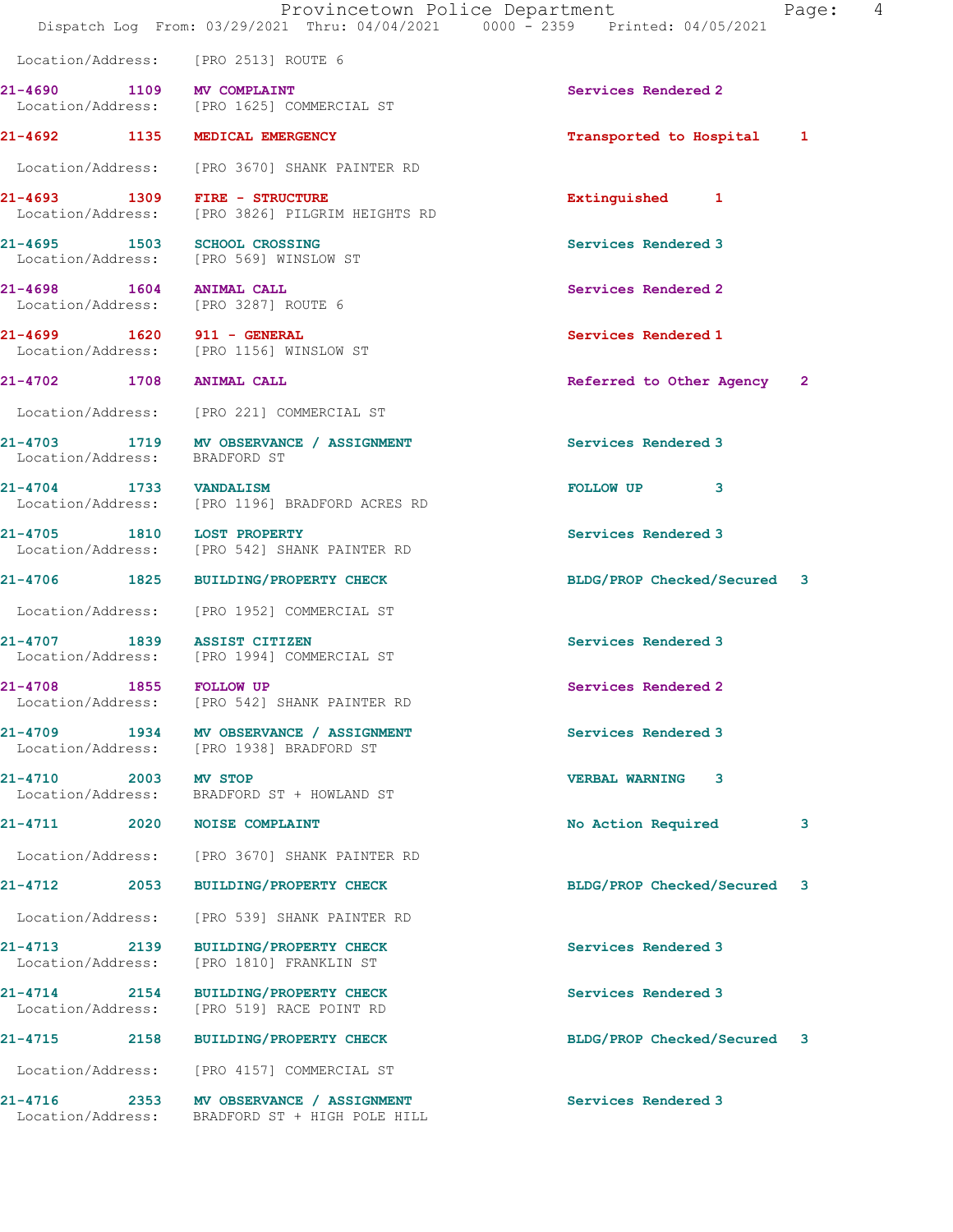|                                   |                                   | 21-4717 2355 MV OBSERVANCE / ASSIGNMENT<br>Location/Address: HOWLAND ST + BRADFORD ST | Services Rendered 3         |   |
|-----------------------------------|-----------------------------------|---------------------------------------------------------------------------------------|-----------------------------|---|
|                                   |                                   | For Date: $03/31/2021$ - Wednesday                                                    |                             |   |
| 21-4718                           | 0026                              | <b>BUILDING/PROPERTY CHECK</b>                                                        | BLDG/PROP Checked/Secured 3 |   |
| Location/Address:                 |                                   | [PRO 1952] COMMERCIAL ST                                                              |                             |   |
| Location/Address:                 | 21-4719 0032                      | <b>BUILDING/PROPERTY CHECK</b><br>[PRO 2977] COMMERCIAL ST                            | Services Rendered 3         |   |
| 21-4720 0052                      |                                   | <b>BUILDING/PROPERTY CHECK</b>                                                        | BLDG/PROP Checked/Secured 3 |   |
|                                   | Location/Address:                 | [PRO 530] SHANK PAINTER RD                                                            |                             |   |
| 21-4721 0105                      |                                   | <b>BUILDING/PROPERTY CHECK</b>                                                        | BLDG/PROP Checked/Secured 3 |   |
| Location/Address:                 |                                   | [PRO 2206] PILGRIMS LANDING                                                           |                             |   |
| Location/Address:                 | 21-4722 0107                      | MV OBSERVANCE / ASSIGNMENT<br>ROUTE 6 + HOWLAND ST                                    | Services Rendered 3         |   |
|                                   | 21-4723 0136<br>Location/Address: | MV OBSERVANCE / ASSIGNMENT<br>HARRY KEMP WAY + CONWELL ST                             | Services Rendered 3         |   |
|                                   | 21-4724 0153                      | <b>BUILDING/PROPERTY CHECK</b>                                                        | BLDG/PROP Checked/Secured 3 |   |
|                                   | Location/Address:                 | [PRO 2539] RYDER ST EXT                                                               |                             |   |
| 21-4725 0227                      | Location/Address:                 | MV OBSERVANCE / ASSIGNMENT<br>[PRO 4137] SHANK PAINTER RD                             | Services Rendered 3         |   |
| 21-4726 0241                      |                                   | BUILDING/PROPERTY CHECK                                                               | BLDG/PROP Checked/Secured 3 |   |
| Location/Address:                 |                                   | [PRO 1778] SHANK PAINTER RD                                                           |                             |   |
| 21-4727 0241                      |                                   | <b>BUILDING/PROPERTY CHECK</b>                                                        | BLDG/PROP Checked/Secured 3 |   |
|                                   | Location/Address:                 | [PRO 3259] MACMILLAN WHARF                                                            |                             |   |
| 21-4728                           | 0512                              | <b>BUILDING/PROPERTY CHECK</b>                                                        | BLDG/PROP Checked/Secured 3 |   |
|                                   | Location/Address:                 | [PRO 447] JEROME SMITH RD                                                             |                             |   |
|                                   | 21-4729 0521                      | MV OBSERVANCE / ASSIGNMENT<br>Location/Address: [PRO 3243] SHANK PAINTER RD           | Services Rendered 3         |   |
|                                   | 21-4730 0548<br>Location/Address: | MV OBSERVANCE / ASSIGNMENT<br>[PRO 2898] JEROME SMITH RD                              | Services Rendered 3         |   |
| $21 - 4731$<br>Location/Address:  | 0600                              | <b>BUILDING/PROPERTY CHECK</b><br>[PRO 1810] FRANKLIN ST                              | Services Rendered 3         |   |
| 21-4732                           | 0614                              | <b>BUILDING/PROPERTY CHECK</b>                                                        | BLDG/PROP Checked/Secured 3 |   |
| Location/Address:                 |                                   | [PRO 519] RACE POINT RD                                                               |                             |   |
| 21-4733 0619<br>Location/Address: |                                   | <b>BUILDING/PROPERTY CHECK</b><br>[PRO 2540] RACE POINT RD                            | Services Rendered 3         |   |
| 21-4734                           | 0804                              | <b>BUILDING/PROPERTY CHECK</b>                                                        | BLDG/PROP Checked/Secured 3 |   |
| Location/Address:                 |                                   | [PRO 3430] COMMERCIAL ST                                                              |                             |   |
| $21 - 4735$                       | 0807                              | MEDICAL EMERGENCY                                                                     | Transported to Hospital     | 1 |
|                                   | Location/Address:                 | [PRO 65] WEST VINE ST                                                                 |                             |   |
| 21-4736                           | 0814                              | <b>BUILDING/PROPERTY CHECK</b>                                                        | BLDG/PROP Checked/Secured 3 |   |
|                                   |                                   |                                                                                       |                             |   |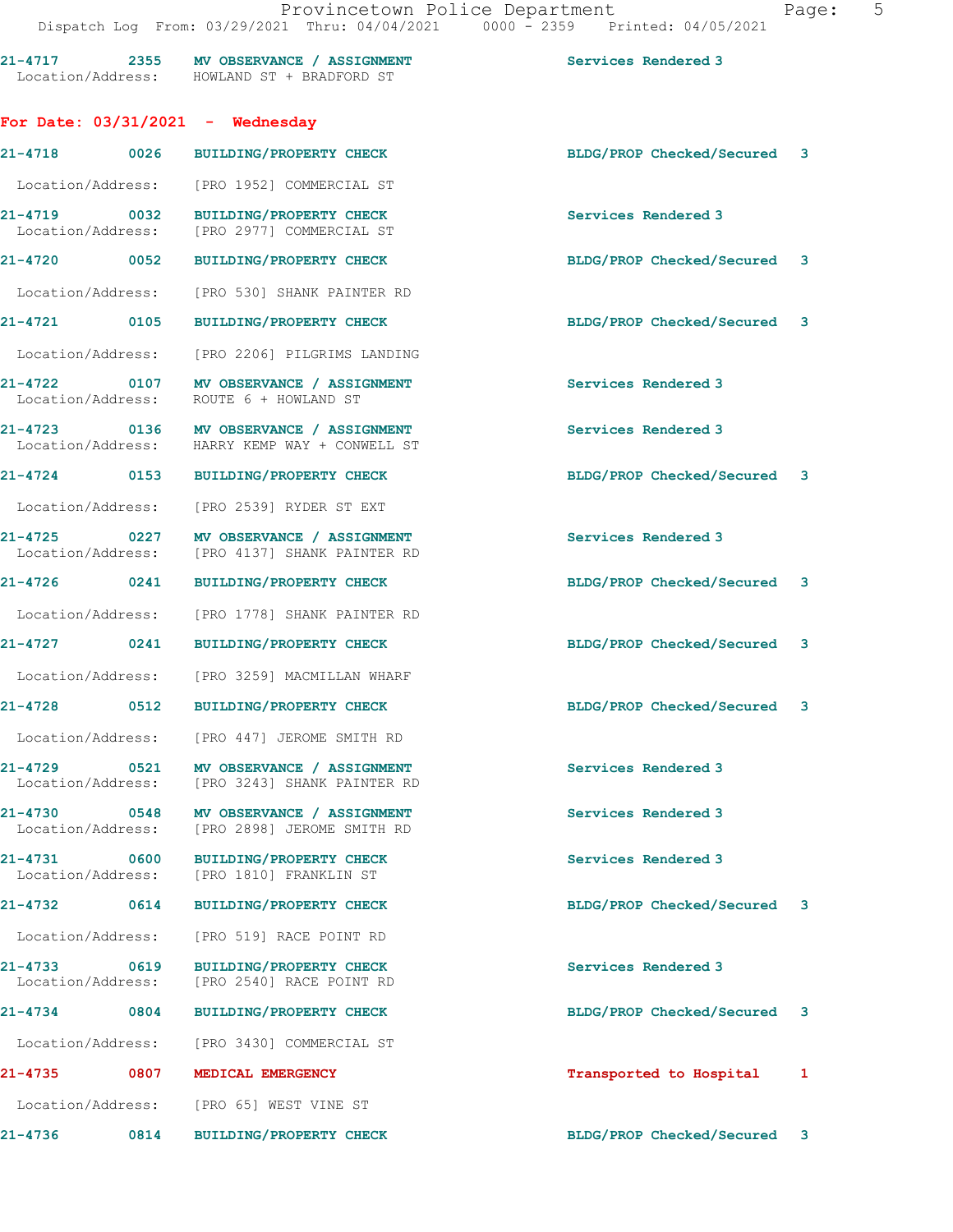Dispatch Log From: 03/29/2021 Thru: 04/04/2021 0000 - 2359 Printed: 04/05/2021

 Location/Address: [PRO 2206] PILGRIMS LANDING 21-4737 0928 MV OBSERVANCE / ASSIGNMENT Services Rendered 3 Location/Address: [PRO 2521] ROUTE 6 21-4738 1000 MV STOP VERBAL WARNING 3 Location/Address: [PRO 521] ROUTE 6 21-4739 1002 911 - GENERAL 21-4739 1002 911 - GENERAL ST [PRO 2422] COMMERCIAL ST 21-4740 1021 ALARM - GENERAL False Alarm 1 Location/Address: [PRO 2088] COMMERCIAL ST 21-4741 1032 HARASSMENT / THREATS Services Rendered 2 Location/Address: [PRO 2494] BRADFORD ST 21-4742 1108 FOLLOW UP **Property Settings of ATA** FOLLOW UP 2<br>
Location/Address: [PRO 3136] RACE POINT RD [PRO 3136] RACE POINT RD 21-4744 1120 FOLLOW UP FOLLOW UP 2 Location/Address: [PRO 1520] BRADFORD ST 21-4749 1613 BUILDING/PROPERTY CHECK BLDG/PROP Checked/Secured 3 Location/Address: [PRO 4082] GOSNOLD ST 21-4750 1617 ASSIST CITIZEN **1999 12-4750 16-4750** 1617 ASSIST CITIZEN Location/Address: [PRO 2490] PROVINCELANDS RD 21-4751 1645 MV STOP 20 21-4751 220-512 VERBAL WARNING 3 Location/Address: GOSNOLD ST 21-4752 1653 HAZARDS GONE ON ARRIVAL 2 Location/Address: [PRO 540] SHANK PAINTER RD 21-4753 1700 ASSIST CITIZEN Referred to Other Agency 3 Location/Address: [PRO 638] COMMERCIAL ST 21-4754 1730 BUILDING/PROPERTY CHECK Services Rendered 3 Location/Address: [PRO 3259] MACMILLAN WHARF 21-4760 1739 PARKING COMPLAINT Services Rendered 3 Location/Address: [PRO 3304] COMMERCIAL ST 21-4756 1744 MV OBSERVANCE / ASSIGNMENT Services Rendered 3 Location/Address: COURT ST + SHANK PAINTER RD 21-4757 1815 MV OBSERVANCE / ASSIGNMENT Services Rendered 3 Location/Address: [PRO 3672] ROUTE 6 21-4758 1832 MV STOP VERBAL WARNING 3 ROUTE 6 + SNAIL RD 21-4759 1904 MV STOP VERBAL WARNING 3 Location/Address: ROUTE 6 + SNAIL RD 21-4761 1950 BUILDING/PROPERTY CHECK BLDG/PROP Checked/Secured 3 Location/Address: [PRO 1638] COMMERCIAL ST 21-4762 2011 MEDICAL EMERGENCY **2008** 2009 Transported to Hospital 1 Location/Address: [PRO 3222] ALDEN ST 21-4763 2042 BUILDING/PROPERTY CHECK BLDG/PROP Checked/Secured 3 Location/Address: [PRO 1810] FRANKLIN ST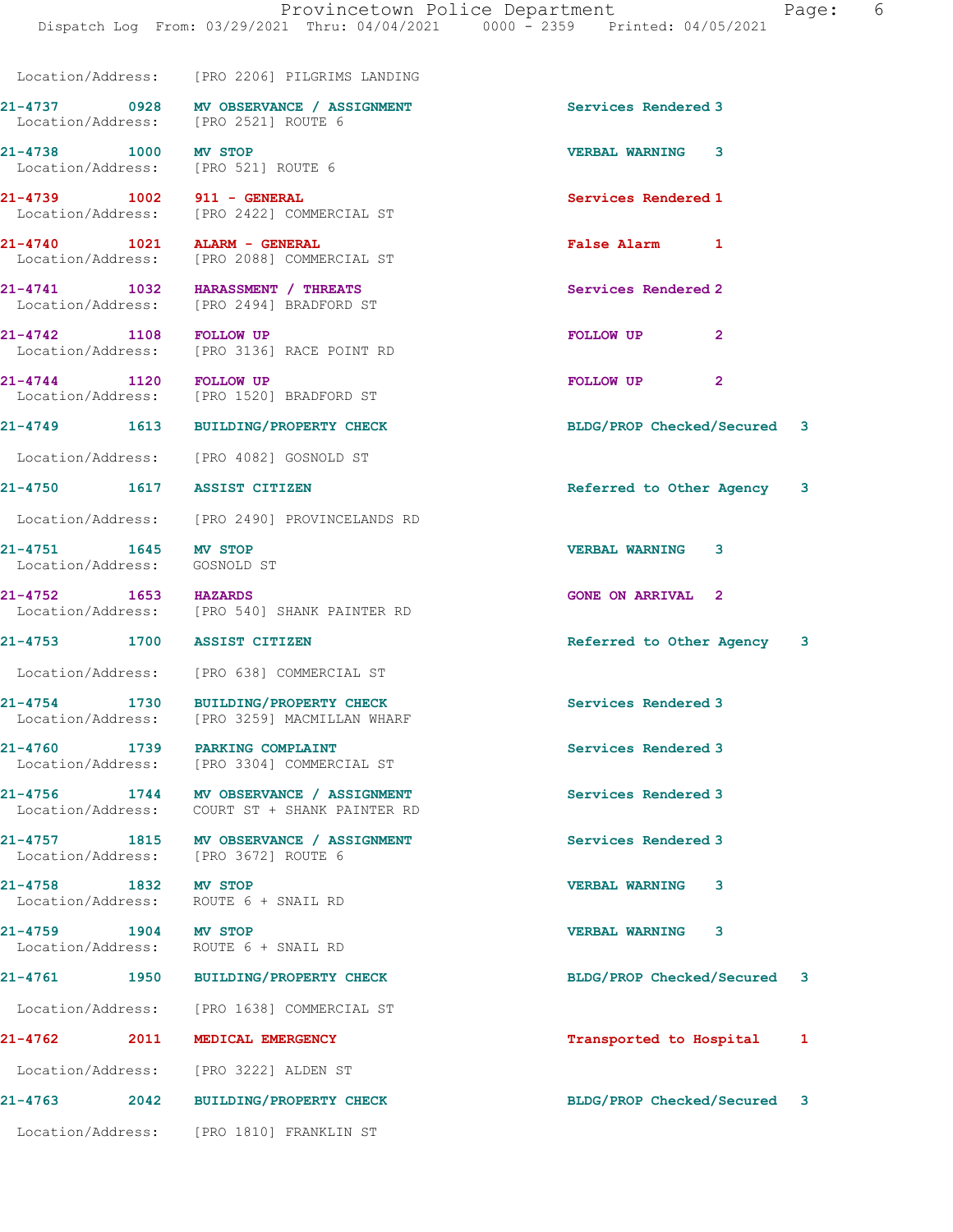| 21-4783<br>0511                          |      | <b>MV OBSERVANCE / ASSIGNMENT</b><br>Location/Address: [PRO 2577] BRADFORD ST                               | Services Rendered 3           |
|------------------------------------------|------|-------------------------------------------------------------------------------------------------------------|-------------------------------|
| Location/Address:                        |      | [PRO 1714] COMMERCIAL ST                                                                                    |                               |
| $21 - 4782$<br>1                         | 0226 | ALARM - GENERAL                                                                                             | False Alarm Weather (No Bill) |
| $21 - 4781$<br>0213<br>Location/Address: |      | <b>BUILDING/PROPERTY CHECK</b><br>[PRO 2206] PILGRIMS LANDING                                               | Services Rendered 3           |
| 21-4780 0134<br>Location/Address:        |      | <b>BUILDING/PROPERTY CHECK</b><br>[PRO 2483] COMMERCIAL ST                                                  | Services Rendered 3           |
| Refer To Field Int:                      |      | Location/Address: BRADFORD ST + CENTER ST<br>$21 - 10 - FI$                                                 |                               |
| 21-4779                                  | 0118 | <b>MV STOP</b>                                                                                              | Citation / Warning Issued 3   |
|                                          |      | 21-4778 0034 MV OBSERVANCE / ASSIGNMENT<br>Location/Address: [PRO 3004] BRADFORD ST                         | Services Rendered 3           |
| Location/Address:                        |      | 21-4777 0030 MV OBSERVANCE / ASSIGNMENT<br>BRADFORD ST + HIGH POLE HILL                                     | Services Rendered 3           |
| Location/Address:                        |      | [PRO 530] SHANK PAINTER RD                                                                                  |                               |
|                                          |      | 21-4776 0006 BUILDING/PROPERTY CHECK                                                                        | BLDG/PROP Checked/Secured 3   |
|                                          |      | Location/Address: [PRO 4041] BRADFORD ST                                                                    |                               |
|                                          |      | 21-4775 0005 BUILDING/PROPERTY CHECK                                                                        | BLDG/PROP Checked/Secured 3   |
| For Date: $04/01/2021$ - Thursday        |      |                                                                                                             |                               |
|                                          |      | 21-4774 2213 BUILDING/PROPERTY CHECK<br>Location/Address: [PRO 2540] RACE POINT RD                          | Services Rendered 3           |
|                                          |      | 21-4773 2149 MV OBSERVANCE / ASSIGNMENT<br>Location/Address: BRADFORD ST + HOWLAND ST                       | Services Rendered 3           |
|                                          |      | 21-4772 2148 MV OBSERVANCE / ASSIGNMENT<br>Location/Address: [PRO 530] SHANK PAINTER RD                     | Services Rendered 3           |
| 21-4771 2133 MV STOP                     |      | Location/Address: ROUTE 6 + SNAIL RD                                                                        | <b>VERBAL WARNING</b><br>3    |
|                                          |      | 21-4914 2130 SUSPICIOUS ACTIVITY<br>Location/Address: [PRO 3067] NELSON AVE<br>Refer To Field Int: 21-11-FI | Services Rendered 2           |
| 21-4769 2127 MV STOP                     |      | Location/Address: ROUTE 6 + SNAIL RD                                                                        | <b>VERBAL WARNING</b><br>3    |
|                                          |      | 21-4768 2111 BUILDING/PROPERTY CHECK<br>Location/Address: [PRO 519] RACE POINT RD                           | Services Rendered 3           |
|                                          |      | Location/Address: [PRO 182] COMMERCIAL ST                                                                   |                               |
|                                          |      | 21-4770 2110 BUILDING/PROPERTY CHECK                                                                        | BLDG/PROP Checked/Secured 3   |
|                                          |      | 21-4767 2059 BY-LAW VIOLATION<br>Location/Address: [PRO 3033] COMMERCIAL ST                                 | SPOKEN TO<br>$\mathbf{2}$     |
|                                          |      | 21-4766 2053 MV OBSERVANCE / ASSIGNMENT<br>Location/Address: ROUTE 6 + HOWLAND ST                           | Services Rendered 3           |
|                                          |      | 21-4764 2046 BUILDING/PROPERTY CHECK<br>Location/Address: [PRO 440] HARRY KEMP WAY                          | Services Rendered 3           |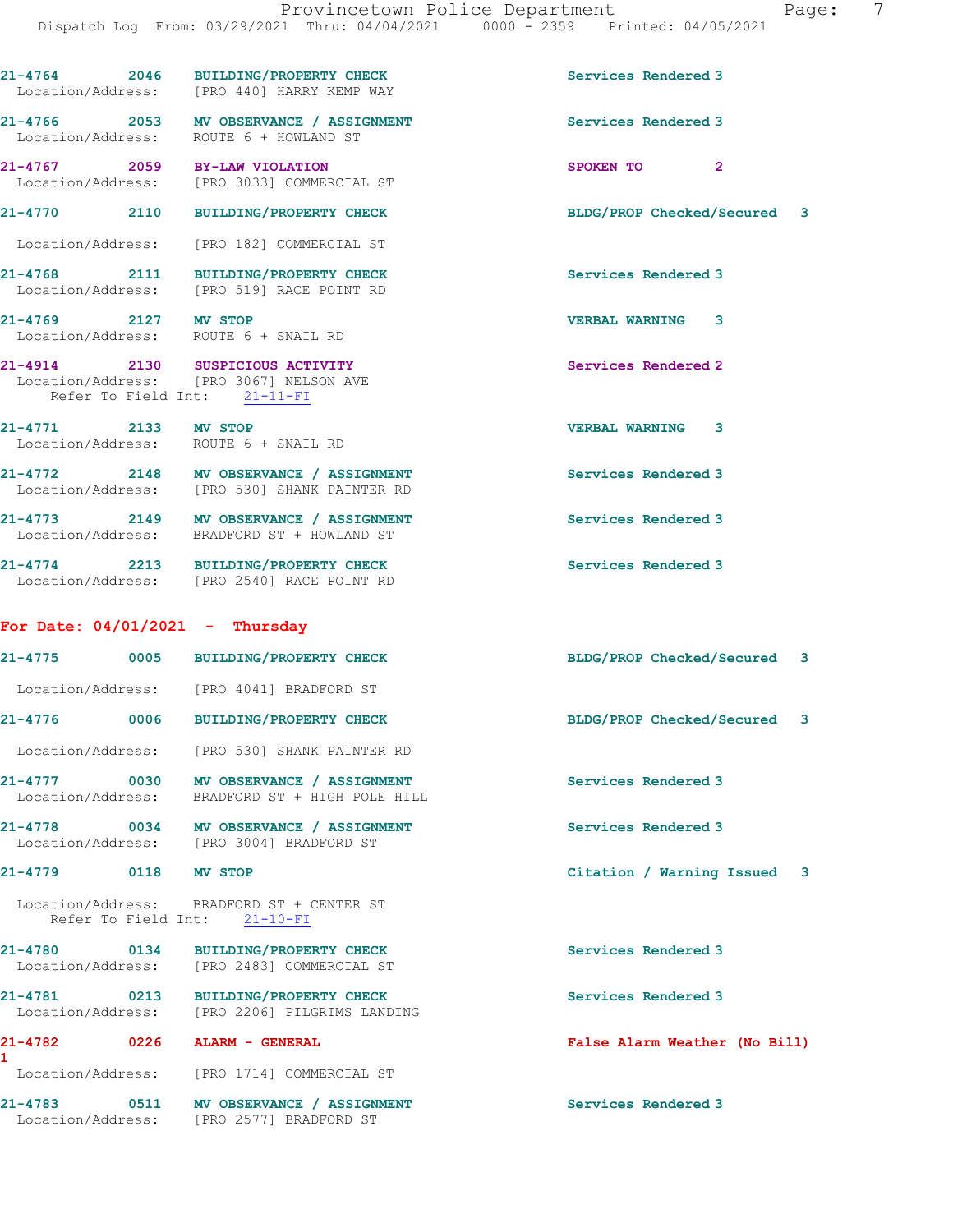Location/Address: [PRO 94] BRADFORD ST

21-4789 0802 SCHOOL CROSSING Services Rendered 3 Location/Address: [PRO 569] WINSLOW ST

1

21-4792 1034 911 - GENERAL Services Rendered 1

Location/Address: RYDER ST

Location/Address: BRADFORD ST

21-4784 0515 BUILDING/PROPERTY CHECK Services Rendered 3 Location/Address: [PRO 2540] RACE POINT RD

21-4785 0521 MV OBSERVANCE / ASSIGNMENT Services Rendered 3 Location/Address: ROUTE 6 + SNAIL RD

21-4786 0612 BUILDING/PROPERTY CHECK Services Rendered 3 Location/Address: [PRO 2500] COMMERCIAL ST

21-4787 0736 BUILDING/PROPERTY CHECK Services Rendered 3

21-4788 0743 BUILDING/PROPERTY CHECK Services Rendered 3 Location/Address: [PRO 2977] COMMERCIAL ST

21-4790 0839 BUILDING/PROPERTY CHECK Services Rendered 3 Location/Address: [PRO 3121] COMMERCIAL ST

Location/Address: [PRO 2977] COMMERCIAL ST

Location/Address: [PRO 2499] RACE POINT RD

21-4793 1219 LOST PROPERTY Services Rendered 3 Location/Address: [PRO 2539] RYDER ST EXT

Location/Address: [PRO 1215] COMMERCIAL ST

21-4797 1458 SERVICE CALL - POLICE Services Rendered 3 Location/Address: [PRO 569] WINSLOW ST

21-4798 1458 MEDICAL EMERGENCY<br>
Location/Address: [PRO 2616] COMMERCIAL ST [PRO 2616] COMMERCIAL ST

Location/Address: [PRO 3912] SHANK PAINTER RD

21-4801 1620 MV OBSERVANCE / ASSIGNMENT Services Rendered 3 Location/Address: [PRO 3672] ROUTE 6

21-4802 1625 SERVE PROTECTION ORDER Services Rendered 2 Location/Address: [PRO 4123] NELSON AVE

21-4803 1649 MV OBSERVANCE / ASSIGNMENT Services Rendered 3 Location/Address: BRADFORD ST + CENTRAL ST

Location/Address: [PRO 3259] MACMILLAN WHARF

21-4807 1712 MV OBSERVANCE / ASSIGNMENT Services Rendered 3 Location/Address: SHANK PAINTER RD + JEROME SMITH RD

21-4808 1736 MW STOP 10 VERBAL WARNING 3<br>
Location/Address: [PRO 530] SHANK PAINTER RD [PRO 530] SHANK PAINTER RD

21-4791 1008 MEDICAL EMERGENCY Transported to Hospital 1

21-4796 1437 MEDICAL EMERGENCY Transported to Hospital 1

21-4799 1502 PARKING COMPLAINT Services Rendered 3

21-4800 1556 ALARM - GENERAL 1 No Action Required 1

21-4804 1656 MV STOP 120 21-4804 21-4804 3

21-4805 1700 BUILDING/PROPERTY CHECK BLDG/PROP Checked/Secured 3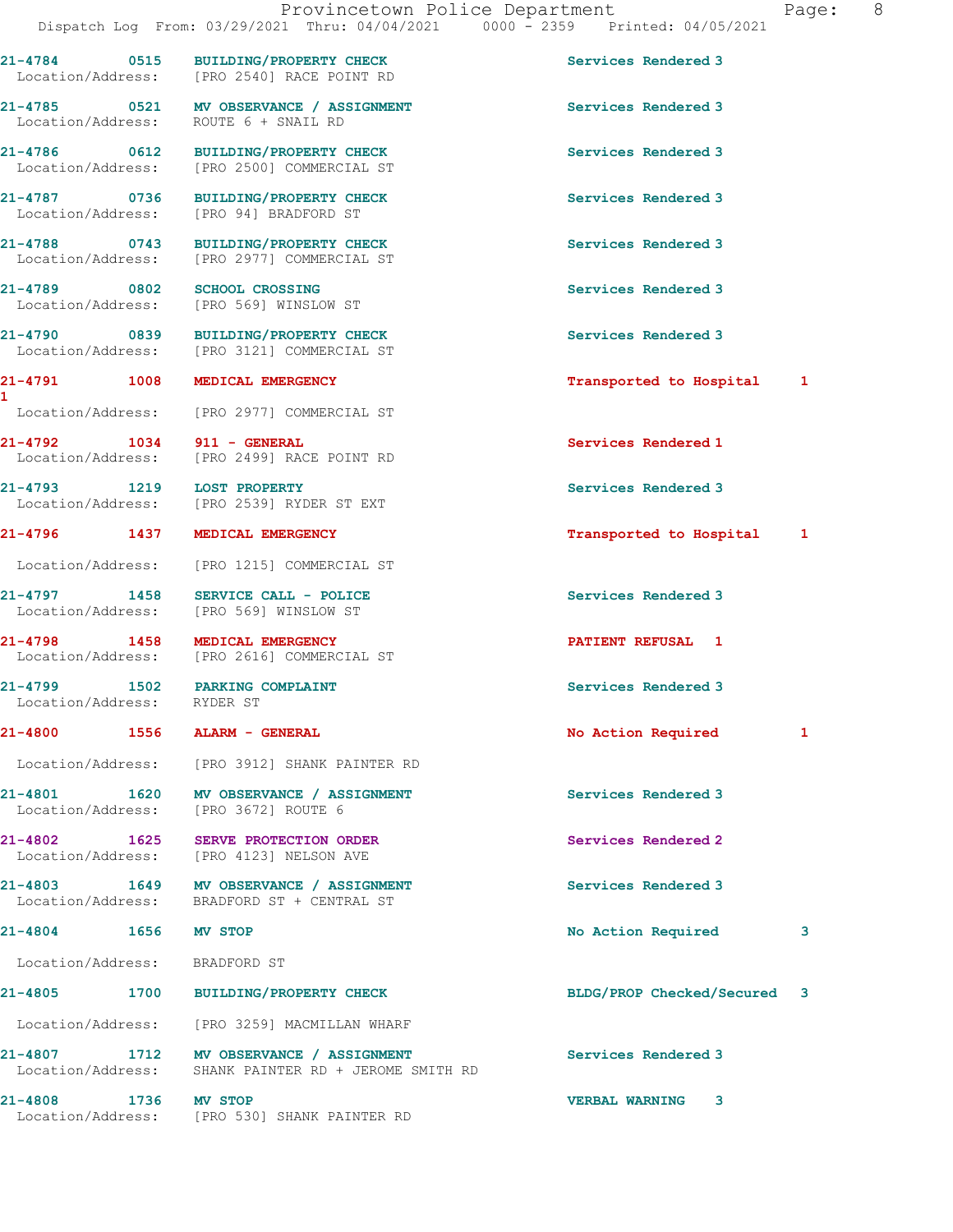Location/Address: [PRO 105] COMMERCIAL ST

21-4810 1750 MV DISABLED Services Rendered 2 Location/Address: ROUTE 6

Location/Address: COMMERCIAL ST + SNAIL RD

Location/Address: [PRO 3430] COMMERCIAL ST

21-4813 1837 MV STOP VERBAL WARNING 3 Location/Address: BRADFORD ST

21-4814 1850 MV OBSERVANCE / ASSIGNMENT Services Rendered 3 Location/Address: [PRO 447] JEROME SMITH RD

21-4815 2008 ALARM - FIRE False Alarm 1 Location/Address: [PRO 2702] COMMERCIAL ST

21-4816 2015 BUILDING/PROPERTY CHECK Services Rendered 3 Location/Address: [PRO 3259] MACMILLAN WHARF

21-4817 2019 BUILDING/PROPERTY CHECK Services Rendered 3 Location/Address: [PRO 526] RYDER ST EXT

21-4818 2028 BUILDING/PROPERTY CHECK Services Rendered 3 Location/Address: [PRO 2490] PROVINCELANDS RD

21-4819 2131 BUILDING/PROPERTY CHECK Services Rendered 3 Location/Address: [PRO 2540] RACE POINT RD

21-4820 2139 MV OBSERVANCE / ASSIGNMENT Services Rendered 3 Location/Address: HIGH POLE HILL + BRADFORD ST

21-4821 2141 BUILDING/PROPERTY CHECK Services Rendered 3 Location/Address: [PRO 519] RACE POINT RD

21-4822 2335 MV OBSERVANCE / ASSIGNMENT Services Rendered 3 Location/Address: ROUTE 6 + RACE POINT RD

21-4823 2347 BUILDING/PROPERTY CHECK Services Rendered 3

Location/Address: [PRO 106] COMMERCIAL ST

## For Date: 04/02/2021 - Friday

| $21 - 4824$<br>0001<br>Location/Address: | <b>BUILDING/PROPERTY CHECK</b><br>[PRO 2499] RACE POINT RD | Services Rendered 3         |
|------------------------------------------|------------------------------------------------------------|-----------------------------|
| $21 - 4825$<br>0008                      | <b>BUILDING/PROPERTY CHECK</b>                             | BLDG/PROP Checked/Secured 3 |
| Location/Address:                        | [PRO 1780] JOHNSON ST                                      |                             |
| $21 - 4826$<br>0037<br>Location/Address: | MV STOP<br>BRADFORD ST                                     | 3<br><b>VERBAL WARNING</b>  |
| $21 - 4827$<br>0105                      | <b>BUILDING/PROPERTY CHECK</b>                             | BLDG/PROP Checked/Secured 3 |
| Location/Address:                        | <b>IPRO 18101 FRANKLIN ST</b>                              |                             |
| $21 - 4828$<br>0159                      | <b>BUILDING/PROPERTY CHECK</b>                             | BLDG/PROP Checked/Secured 3 |
| Location/Address:                        | [PRO 447]<br>JEROME SMITH RD                               |                             |

21-4829 0246 911 - GENERAL Services Rendered 1 Location/Address: [PRO 2500] COMMERCIAL ST

21-4830 0434 BUILDING/PROPERTY CHECK Services Rendered 3

21-4809 1739 BUILDING/PROPERTY CHECK Services Rendered 3

21-4811 1756 MV OBSERVANCE / ASSIGNMENT Services Rendered 3

21-4812 1834 BUILDING/PROPERTY CHECK BLDG/PROP Checked/Secured 3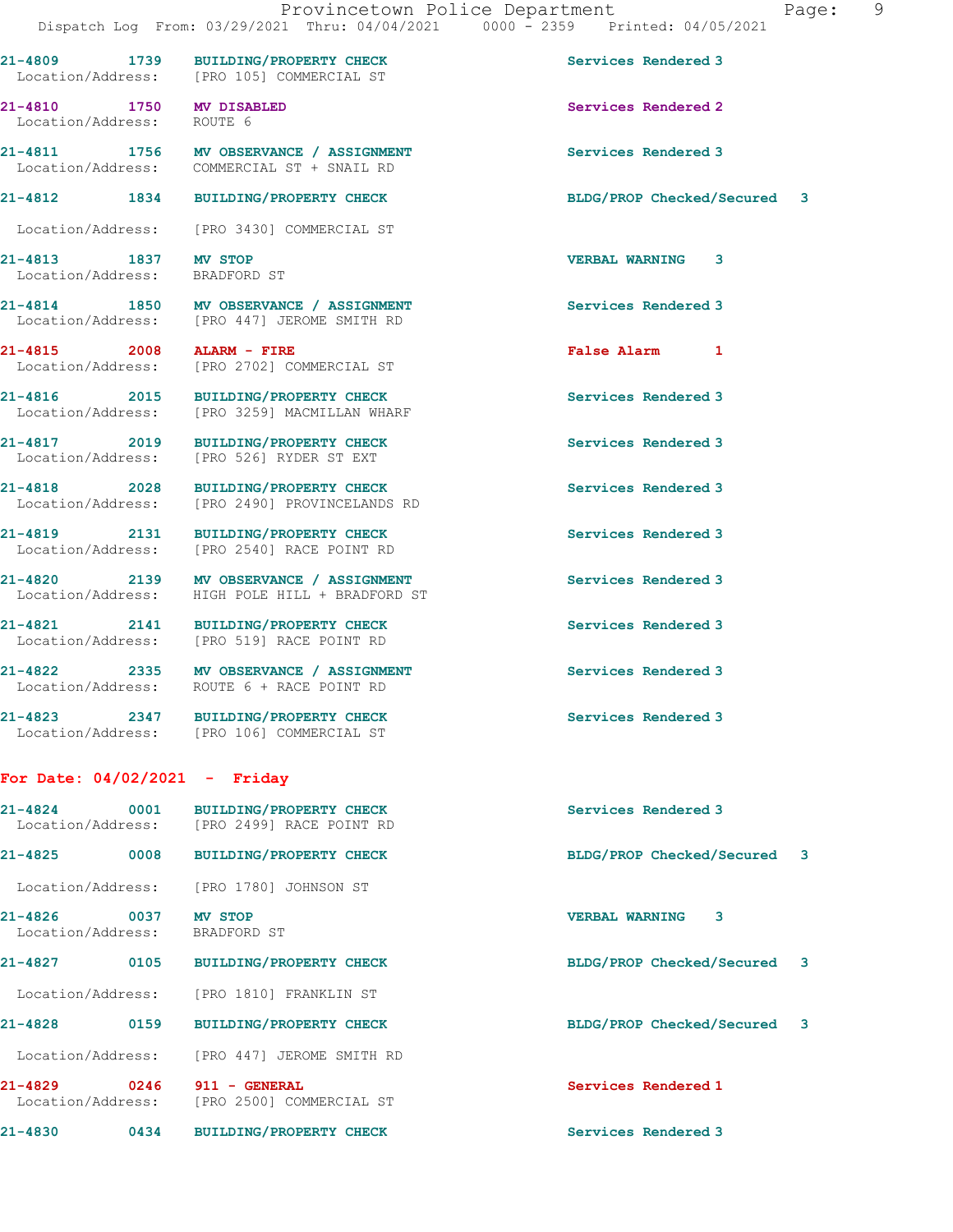|                       | Dispatch Log From: 03/29/2021 Thru: 04/04/2021 0000 - 2359 Printed: 04/05/2021                          | Provincetown Police Department<br>Page: 10 |  |
|-----------------------|---------------------------------------------------------------------------------------------------------|--------------------------------------------|--|
|                       | Location/Address: [PRO 2977] COMMERCIAL ST                                                              |                                            |  |
|                       | 21-4831 0507 BUILDING/PROPERTY CHECK                                                                    | BLDG/PROP Checked/Secured 3                |  |
|                       | Location/Address: [PRO 521] ROUTE 6                                                                     |                                            |  |
|                       | 21-4832 0510 MV OBSERVANCE / ASSIGNMENT<br>Location/Address: [PRO 2898] JEROME SMITH RD                 | Services Rendered 3                        |  |
|                       | 21-4833 0555 MV OBSERVANCE / ASSIGNMENT<br>Location/Address: ROUTE 6 + SNAIL RD                         | Services Rendered 3                        |  |
|                       | 21-4835 0605 ALARM - GENERAL<br>Location/Address: [PRO 4101] TINYS WAY                                  | False Alarm 1                              |  |
|                       | 21-4836 0755 BUILDING/PROPERTY CHECK<br>Location/Address: [PRO 2512] JEROME SMITH RD                    | Services Rendered 3                        |  |
|                       | 21-4837 0808 SCHOOL CROSSING<br>Location/Address: [PRO 569] WINSLOW ST                                  | Services Rendered 3                        |  |
|                       | 21-4838 0927 BUILDING/PROPERTY CHECK<br>Location/Address: [PRO 2206] PILGRIMS LANDING                   | Services Rendered 3                        |  |
|                       | 21-4839 1001 BUILDING/PROPERTY CHECK                                                                    | BLDG/PROP Checked/Secured 3                |  |
|                       | Location/Address: [PRO 2977] COMMERCIAL ST                                                              |                                            |  |
|                       | 21-4841 1016 MV OBSERVANCE / ASSIGNMENT<br>Location/Address: ROUTE 6 + SNAIL RD                         | <b>VERBAL WARNING 3</b>                    |  |
| 21-4842 1023 MV STOP  | Location/Address: ROUTE 6 + SHANK PAINTER RD                                                            | <b>VERBAL WARNING 3</b>                    |  |
| 21-4843 1034 MV STOP  |                                                                                                         | No Action Required<br>3                    |  |
|                       | Location/Address: ROUTE 6 + SNAIL RD                                                                    |                                            |  |
|                       | 21-4844 1142 ANIMAL CALL<br>Location/Address: [PRO 3015] BRADFORD ST                                    | Services Rendered 2                        |  |
| 21-4845               | 1146 PROPERTY DAMAGE<br>Location/Address: [PRO 454] WASHINGTON AVE                                      | Investigated 3                             |  |
| 21-4846 1155          | <b>ANIMAL CALL</b><br>Location/Address: [PRO 30] BRADFORD ST                                            | Services Rendered 2                        |  |
| 21-4847 1204 TRESPASS | Location/Address: [PRO 442] HARRY KEMP WAY                                                              | Services Rendered 2                        |  |
|                       | 21-4849 1259 MEDICAL EMERGENCY                                                                          | Transported to Hospital 1                  |  |
|                       | Location/Address: [PRO 442] HARRY KEMP WAY                                                              |                                            |  |
|                       | 21-4851 1459 SERVICE CALL - POLICE<br>Location/Address: [PRO 569] WINSLOW ST                            | Services Rendered 3                        |  |
|                       | 21-4852 1506 MV COLLISION<br>Location/Address: BRADFORD ST + FRANKLIN ST<br>Refer To Accident: 21-11-AC | Vehicle Towed 1                            |  |
|                       | 21-4853 1513 MEDICAL EMERGENCY                                                                          | Transported to Hospital 1                  |  |
|                       | Location/Address: [PRO 658] MOZART AVE                                                                  |                                            |  |
|                       | 21-4854 1536 HARASSMENT / THREATS<br>Location/Address: [PRO 530] SHANK PAINTER RD                       | SPOKEN TO<br>$\mathbf{2}$                  |  |
| 21-4855 1550 MV STOP  | Location/Address: BRADFORD ST + CARVER ST                                                               | <b>Vehicle Towed</b><br>3                  |  |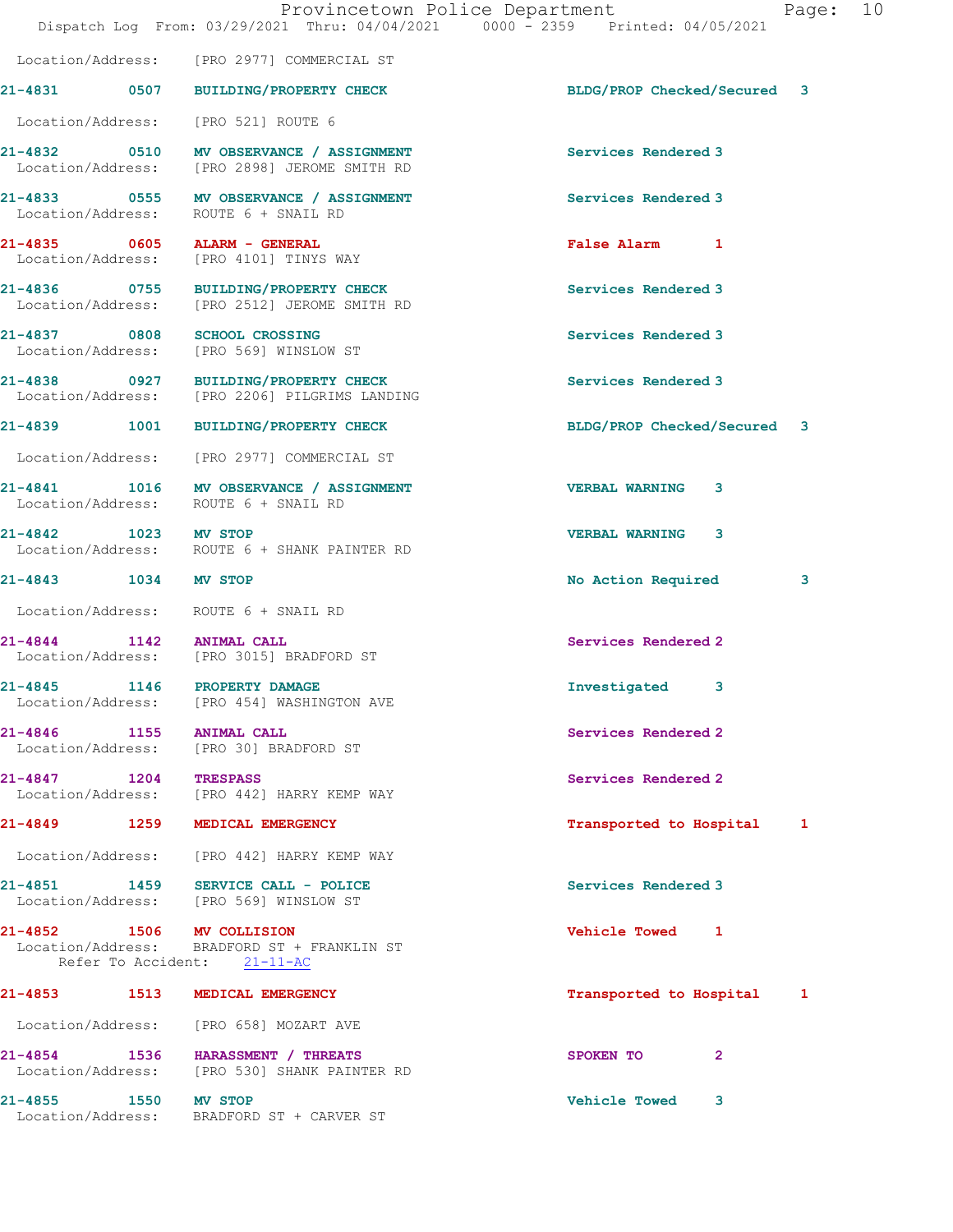21-4856 1614 MV COLLISION Services Rendered 1 Location/Address: [PRO 2274] COMMERCIAL ST 21-4857 1626 FOLLOW UP Services Rendered 2 Location/Address: [PRO 442] HARRY KEMP WAY 21-4859 1726 MV STOP VERBAL WARNING 3 Location/Address: COMMERCIAL ST + COURT ST 21-4860 1730 FOLLOW UP Services Rendered 2<br>
Location/Address: [PRO 442] HARRY KEMP WAY [PRO 442] HARRY KEMP WAY 21-4861 1819 HARASSMENT / THREATS SPOKEN TO 2 Location/Address: ROUTE 6 + SHANK PAINTER RD 21-4862 1838 MV COMPLAINT SPOKEN TO 2 Location/Address: [PRO 396] COMMERCIAL ST 21-4865 1845 FOLLOW UP COMBET SERVICES Rendered 2<br>
Location/Address: [PRO 442] HARRY KEMP WAY [PRO 442] HARRY KEMP WAY 21-4863 1913 MEDICAL EMERGENCY Transported to Hospital 1 Location/Address: [PRO 221] COMMERCIAL ST 21-4864 1919 FOLLOW UP 2012 1920 SPOKEN TO 2 Location/Address: [PRO 3449] CAPTAIN BERTIES WAY 21-4867 2003 ASSIST CITIZEN 2008 2009 201-4867 2003 2011 Location/Address: [PRO 2909] COMMERCIAL ST 21-4869 2004 BUILDING/PROPERTY CHECK BLDG/PROP Checked/Secured 3 Location/Address: [PRO 1638] COMMERCIAL ST 21-4868 2008 BUILDING/PROPERTY CHECK BLDG/PROP Checked/Secured 3 Location/Address: [PRO 4080] RYDER ST EXT 21-4870 2029 SUSPICIOUS ACTIVITY Unfounded 2 Location/Address: [PRO 1353] COMMERCIAL ST 21-4871 2053 MV STOP VERBAL WARNING 3 Location/Address: [PRO 961] JOHNSON ST 21-4872 2104 MV OBSERVANCE / ASSIGNMENT Services Rendered 3 Location/Address: BRADFORD ST + HOWLAND ST 21-4873 2112 MV OBSERVANCE / ASSIGNMENT Services Rendered 3 Location/Address: BRADFORD ST + RYDER ST 21-4874 2124 MV DISABLED Services Rendered 2 Location/Address: PROVINCELANDS RD Refer To Accident: 21-12-AC 21-4875 2305 BUILDING/PROPERTY CHECK Services Rendered 3 [PRO 106] COMMERCIAL ST 21-4876 2344 MV OBSERVANCE / ASSIGNMENT Services Rendered 3 Location/Address: ROUTE 6 + CONWELL ST For Date: 04/03/2021 - Saturday 21-4877 0035 MV OBSERVANCE / ASSIGNMENT Services Rendered 3

 Location/Address: BRADFORD ST + STANDISH ST 21-4881 0050 BUILDING/PROPERTY CHECK BLDG/PROP Checked/Secured 3 Location/Address: [PRO 382] COMMERCIAL ST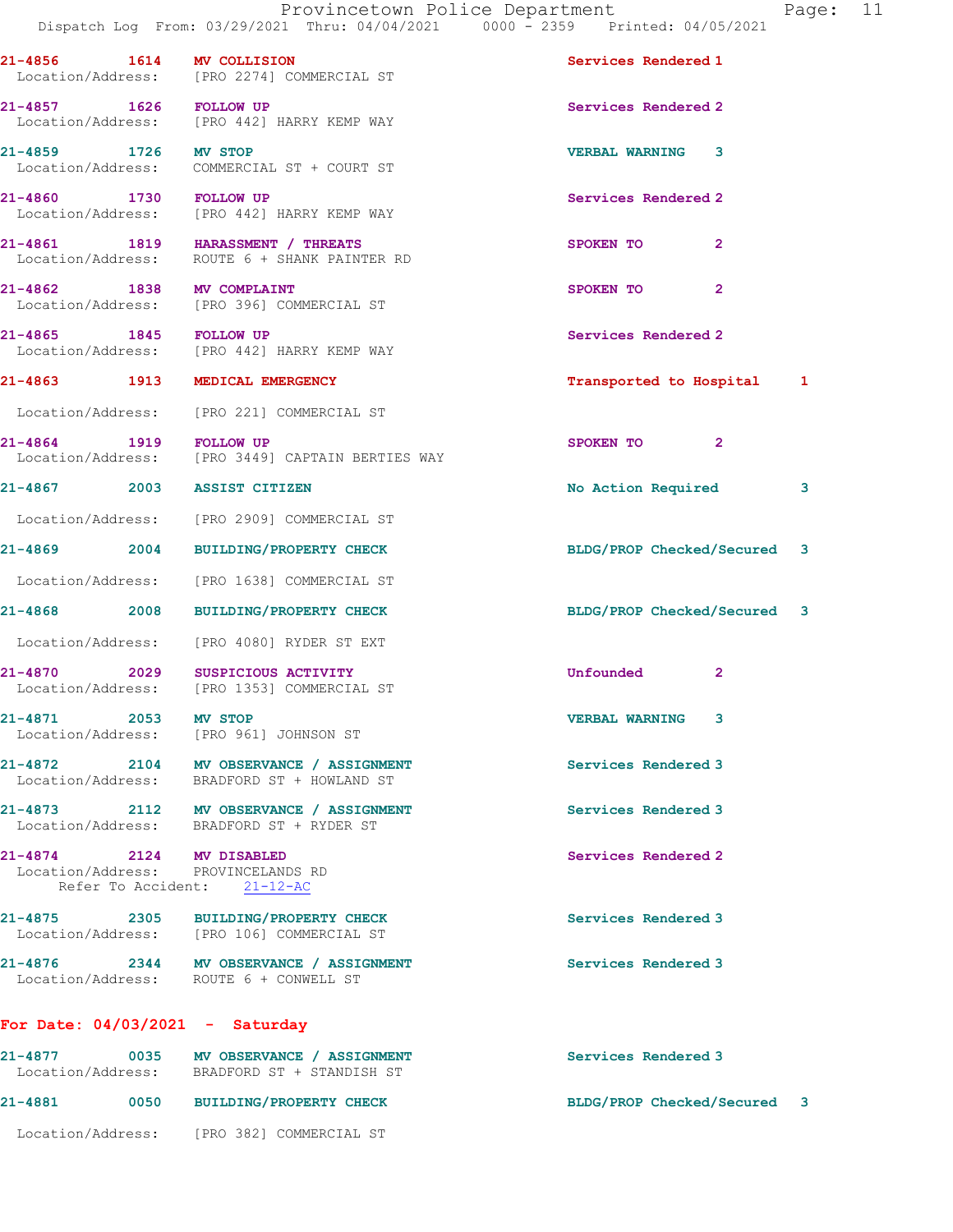|                                   |      | 21-4882 0116 BUILDING/PROPERTY CHECK<br>Location/Address: [PRO 204] COMMERCIAL ST       | Services Rendered 3         |   |
|-----------------------------------|------|-----------------------------------------------------------------------------------------|-----------------------------|---|
| 21-4880 0123                      |      | BUILDING/PROPERTY CHECK                                                                 | BLDG/PROP Checked/Secured 3 |   |
|                                   |      | Location/Address: [PRO 530] SHANK PAINTER RD                                            |                             |   |
| 21-4884 0213<br>Location/Address: |      | MV OBSERVANCE / ASSIGNMENT<br>ROUTE 6 + RACE POINT RD                                   | Services Rendered 3         |   |
|                                   |      | 21-4885 0258 BUILDING/PROPERTY CHECK                                                    | BLDG/PROP Checked/Secured 3 |   |
| Location/Address:                 |      | [PRO 2539] RYDER ST EXT                                                                 |                             |   |
| 21-4886 0308<br>Location/Address: |      | <b>BUILDING/PROPERTY CHECK</b><br>[PRO 2490] PROVINCELANDS RD                           | Services Rendered 3         |   |
|                                   |      | 21-4887 0332 MV OBSERVANCE / ASSIGNMENT<br>Location/Address: [PRO 3672] ROUTE 6         | Services Rendered 3         |   |
|                                   |      | 21-4888 0515 MV OBSERVANCE / ASSIGNMENT<br>Location/Address: ROUTE 6 + PROVINCELANDS RD | Services Rendered 3         |   |
|                                   |      | 21-4889 0519 BUILDING/PROPERTY CHECK<br>Location/Address: [PRO 564] BAYBERRY AVE        | Services Rendered 3         |   |
| 21-4890 0540<br>Location/Address: |      | <b>BUILDING/PROPERTY CHECK</b><br>[PRO 3317] CEMETERY RD                                | Services Rendered 3         |   |
|                                   |      | 21-4891 0550 BUILDING/PROPERTY CHECK<br>Location/Address: [PRO 3318] CEMETERY RD        | Services Rendered 3         |   |
| 21-4892 0557 MV STOP              |      | Location/Address: PROVINCELANDS RD                                                      | VERBAL WARNING 3            |   |
|                                   |      | 21-4893 0621 BUILDING/PROPERTY CHECK                                                    | BLDG/PROP Checked/Secured   | 3 |
| Location/Address:                 |      | [PRO 1778] SHANK PAINTER RD                                                             |                             |   |
| 21-4896                           | 0800 | <b>FOLLOW UP</b>                                                                        | No Action Required          | 2 |
|                                   |      | Location/Address: [PRO 542] SHANK PAINTER RD                                            |                             |   |
|                                   |      | 21-4894 0911 BUILDING/PROPERTY CHECK                                                    | BLDG/PROP Checked/Secured 3 |   |
|                                   |      | Location/Address: [PRO 105] COMMERCIAL ST                                               |                             |   |
|                                   |      | 21-4895 0941 MV OBSERVANCE / ASSIGNMENT<br>Location: [PRO 3672] TOWN LINE               | Services Rendered 3         |   |
|                                   |      | 21-4898 1057 MEDICAL EMERGENCY<br>Location/Address: [PRO 442] HARRY KEMP WAY            | PATIENT REFUSAL 1           |   |
| 21-4897 1058 MV STOP              |      | Location/Address: ROUTE 6 + SHANK PAINTER RD                                            | VERBAL WARNING 3            |   |
|                                   |      | 21-4899 1107 ALARM - FIRE<br>Location/Address: [PRO 4127] HARBOR HILL RD                | <b>False Alarm</b><br>1     |   |
|                                   |      | 21-4900 1107 LARCENY / FORGERY / FRAUD<br>Location/Address: [PRO 542] SHANK PAINTER RD  | Services Rendered 2         |   |
|                                   |      | 21-4901 1131 MEDICAL EMERGENCY                                                          | Transported to Hospital     | 1 |
|                                   |      | Location/Address: [PRO 3868] COMMERCIAL ST                                              |                             |   |
|                                   |      | 21-4903 1225 MEDICAL EMERGENCY                                                          | Transported to Hospital     | 1 |
|                                   |      | Location/Address: [PRO 3222] ALDEN ST                                                   |                             |   |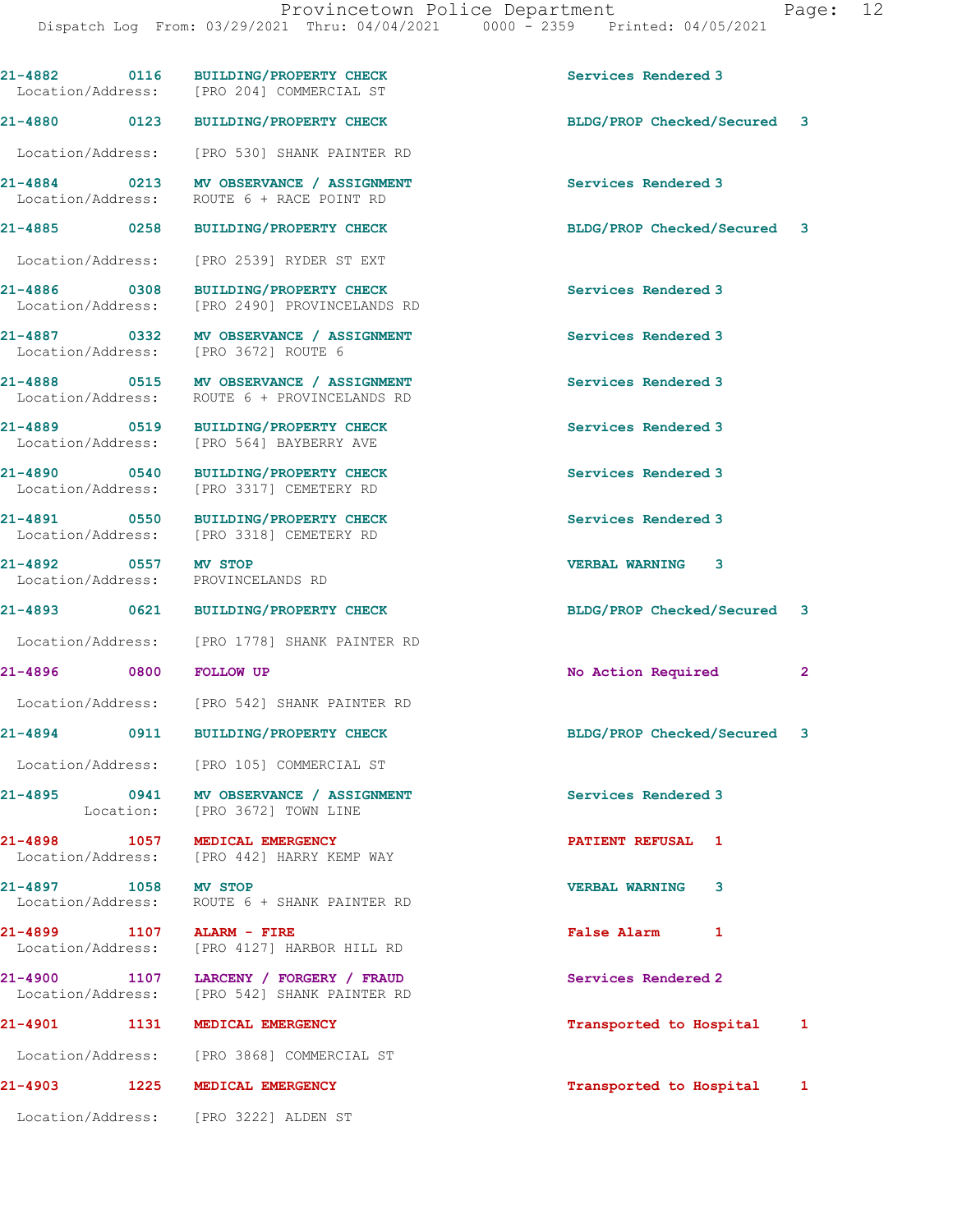|                                                   |      | Provincetown Police Department<br>Dispatch Log From: 03/29/2021 Thru: 04/04/2021 0000 - 2359 Printed: 04/05/2021 |                             | Page: | 13 |
|---------------------------------------------------|------|------------------------------------------------------------------------------------------------------------------|-----------------------------|-------|----|
| 21-4904 1236                                      |      | BUILDING/PROPERTY CHECK<br>Location/Address: [PRO 2206] PILGRIMS LANDING                                         | Services Rendered 3         |       |    |
|                                                   |      | 21-4906 1246 BUILDING/PROPERTY CHECK<br>Location/Address: [PRO 2490] PROVINCELANDS RD                            | Services Rendered 3         |       |    |
| 21-4908 1329                                      |      | MEDICAL EMERGENCY                                                                                                | Transported to Hospital 1   |       |    |
|                                                   |      | Location/Address: [PRO 3670] SHANK PAINTER RD                                                                    |                             |       |    |
| 21-4909 1513 ASSIST CITIZEN                       |      | Location/Address: [PRO 542] SHANK PAINTER RD                                                                     | Services Rendered 3         |       |    |
|                                                   |      | 21-4910 1519 MEDICAL EMERGENCY                                                                                   | Transported to Hospital 1   |       |    |
|                                                   |      | Location/Address: [PRO 440] HARRY KEMP WAY                                                                       |                             |       |    |
| Location/Address:                                 |      | 21-4911 1530 FIREARMS / WEAPONS<br>[PRO 831] COMMERCIAL ST                                                       | Services Rendered 2         |       |    |
| 21-4913 1609<br>Location/Address:                 |      | <b>MV COMPLAINT</b><br>ROUTE 6                                                                                   | Could Not Locate 2          |       |    |
|                                                   |      | 21-4915 1733 BUILDING/PROPERTY CHECK<br>Location/Address: [PRO 526] RYDER ST EXT                                 | Services Rendered 3         |       |    |
|                                                   |      | 21-4916 1748 MV OBSERVANCE / ASSIGNMENT<br>Location/Address: [PRO 4136] BRADFORD ST                              | Services Rendered 3         |       |    |
| 21-4918 1829                                      |      | <b>BUILDING/PROPERTY CHECK</b>                                                                                   | BLDG/PROP Checked/Secured 3 |       |    |
|                                                   |      | Location/Address: [PRO 175] COMMERCIAL ST                                                                        |                             |       |    |
| 21-4919 1834 MV STOP                              |      |                                                                                                                  | Citation / Warning Issued   | 3     |    |
|                                                   |      | Location/Address: [PRO 1892] SHANK PAINTER RD                                                                    |                             |       |    |
|                                                   |      | 21-4920 1854 MEDICAL EMERGENCY                                                                                   | Transported to Hospital 1   |       |    |
|                                                   |      | Location/Address: [PRO 3033] COMMERCIAL ST                                                                       |                             |       |    |
| 1907<br>21-4922<br>Location/Address:              |      | MV OBSERVANCE / ASSIGNMENT<br>JEROME SMITH RD + SHANK PAINTER RD                                                 | Services Rendered 3         |       |    |
| 21-4923                                           |      | 1916 BUILDING/PROPERTY CHECK                                                                                     | BLDG/PROP Checked/Secured 3 |       |    |
|                                                   |      | Location/Address: [PRO 3443] COMMERCIAL ST                                                                       |                             |       |    |
| 21-4924 1936 ALARM - GENERAL<br>Location/Address: |      | [PRO 1714] COMMERCIAL ST                                                                                         | False Alarm 1               |       |    |
| 21-4925 2029<br>Location/Address:                 |      | <b>LOST PROPERTY</b><br>[PRO 2499] RACE POINT RD                                                                 | Services Rendered 3         |       |    |
| 21-4926                                           | 2035 | SUSPICIOUS ACTIVITY                                                                                              | BLDG/PROP Checked/Secured 2 |       |    |
| Location/Address:                                 |      | [PRO 537] SHANK PAINTER RD                                                                                       |                             |       |    |
| 21-4927 2043<br>Location/Address:                 |      | BUILDING/PROPERTY CHECK<br>[PRO 2540] RACE POINT RD                                                              | Services Rendered 3         |       |    |
|                                                   |      | 21-4928 2048 MV OBSERVANCE / ASSIGNMENT<br>Location/Address: CONWELL ST + ROUTE 6                                | Services Rendered 3         |       |    |

21-4929 2056 MV STOP VERBAL WARNING 3 Location/Address: [PRO 58] BRADFORD ST

21-4930 2128 MV OBSERVANCE / ASSIGNMENT No Action Required 3

Location/Address: BRADFORD ST + HOWLAND ST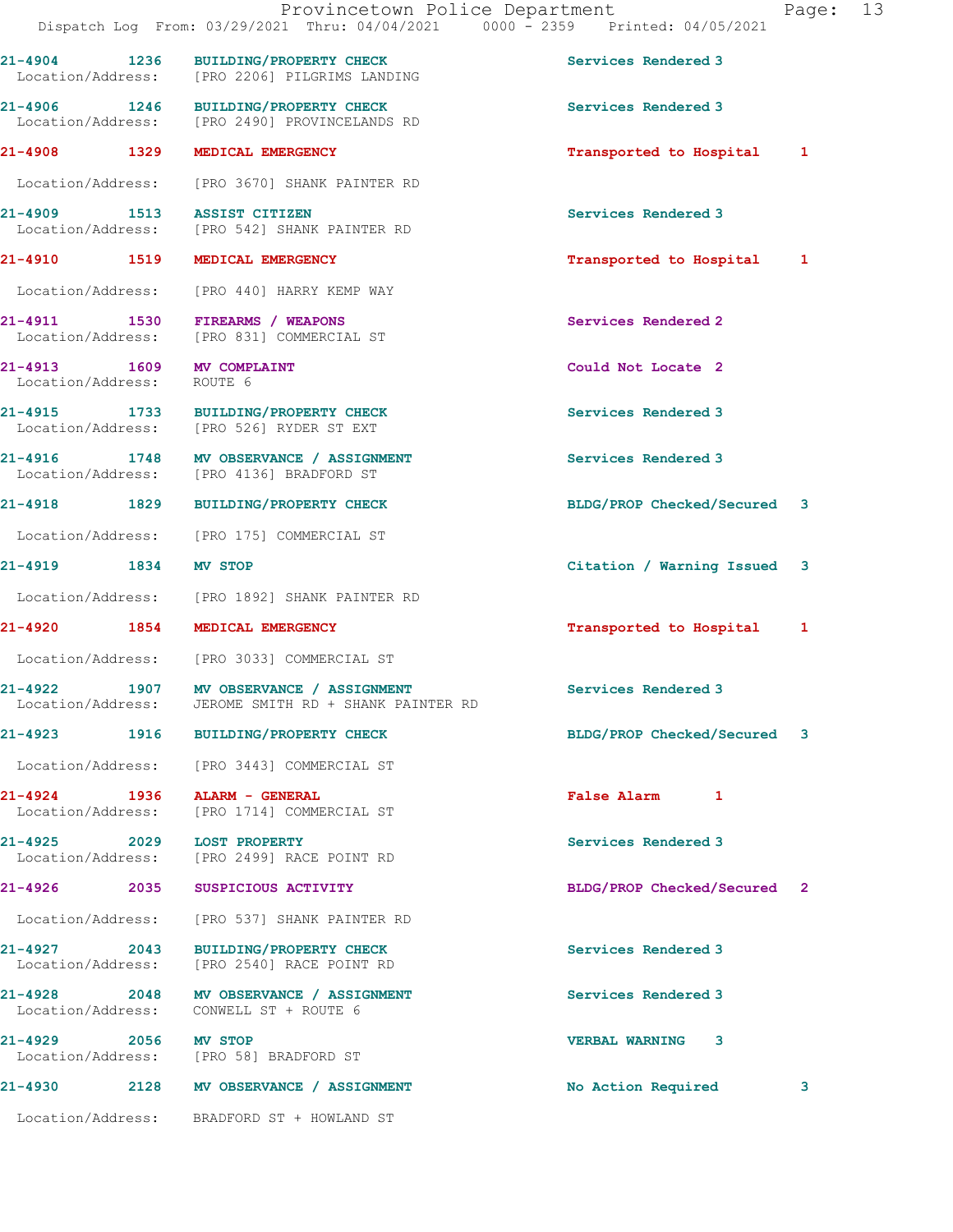|                                 | Provincetown Police Department<br>Dispatch Log From: 03/29/2021 Thru: 04/04/2021 0000 - 2359 Printed: 04/05/2021 |                             | Page: 14 |  |
|---------------------------------|------------------------------------------------------------------------------------------------------------------|-----------------------------|----------|--|
| 21-4931 2206 MV STOP            | Location/Address: [PRO 3737] BRADFORD ST                                                                         | <b>VERBAL WARNING</b><br>3  |          |  |
| 21-4932 2220 MV STOP            | Location/Address: [PRO 58] BRADFORD ST                                                                           | <b>VERBAL WARNING 3</b>     |          |  |
|                                 | 21-4933 2315 FIRE - CO ALARM<br>Location/Address: [PRO 3912] SHANK PAINTER RD                                    | Services Rendered 1         |          |  |
| For Date: $04/04/2021 -$ Sunday |                                                                                                                  |                             |          |  |
|                                 | 21-4936 0010 MEDICAL EMERGENCY<br>Location/Address: [PRO 208] COMMERCIAL ST                                      | <b>PATIENT REFUSAL 1</b>    |          |  |
| 21-4937 0033 MV STOP            | Location/Address: BRADFORD ST + MONTELLO ST                                                                      | <b>VERBAL WARNING 3</b>     |          |  |
|                                 | 21-4938 0043 BUILDING/PROPERTY CHECK<br>Location/Address: [PRO 3259] MACMILLAN WHARF                             | Services Rendered 3         |          |  |
|                                 | 21-4939 0055 MV OBSERVANCE / ASSIGNMENT<br>Location/Address: BRADFORD ST + HOWLAND ST                            | Services Rendered 3         |          |  |
|                                 | 21-4940 0109 MV OBSERVANCE / ASSIGNMENT<br>Location/Address: [PRO 94] BRADFORD ST                                | Services Rendered 3         |          |  |
|                                 | 21-4941 0111 MV OBSERVANCE / ASSIGNMENT<br>Location/Address: [PRO 2818] CONWELL ST                               | Services Rendered 3         |          |  |
|                                 | 21-4942 0243 BUILDING/PROPERTY CHECK                                                                             | BLDG/PROP Checked/Secured 3 |          |  |
|                                 | Location/Address: [PRO 447] JEROME SMITH RD                                                                      |                             |          |  |
|                                 | 21-4943 0255 BUILDING/PROPERTY CHECK                                                                             | BLDG/PROP Checked/Secured 3 |          |  |
|                                 | Location/Address: [PRO 516] RACE POINT RD                                                                        |                             |          |  |
|                                 | 21-4944 0515 BUILDING/PROPERTY CHECK                                                                             | BLDG/PROP Checked/Secured 3 |          |  |
|                                 | Location/Address: [PRO 530] SHANK PAINTER RD                                                                     |                             |          |  |
| 21-4945                         | 0518 BUILDING/PROPERTY CHECK<br>Location/Address: [PRO 564] BAYBERRY AVE                                         | Services Rendered 3         |          |  |
| Location/Address:               | 21-4946 0521 MV OBSERVANCE / ASSIGNMENT<br>ROUTE 6 + HOWLAND ST                                                  | Services Rendered 3         |          |  |
| 21-4947 0558 MV STOP            | Location/Address: [PRO 606] CONWELL ST                                                                           | <b>VERBAL WARNING 3</b>     |          |  |
|                                 | 21-4948 0741 MEDICAL EMERGENCY                                                                                   | Transported to Hospital 1   |          |  |
|                                 | Location/Address: [PRO 2008] GARFIELD ST                                                                         |                             |          |  |
|                                 | 21-4949 0815 MEDICAL EMERGENCY                                                                                   | Transported to Hospital     | 1        |  |
| Location/Address:               | [PRO 1196] BRADFORD ACRES RD                                                                                     |                             |          |  |
| Location/Address:               | 21-4950 0859 SERVICE CALL - POLICE<br>[PRO 1190] COMMERCIAL ST                                                   | Services Rendered 3         |          |  |
| 21-4951 0947                    | SERVICE CALL - POLICE<br>Location/Address: [PRO 781] CAPTAIN BERTIES WAY                                         | Services Rendered 3         |          |  |
|                                 | 21-4952 1058 BUILDING/PROPERTY CHECK                                                                             | BLDG/PROP Checked/Secured 3 |          |  |
|                                 | Location/Address: [PRO 488] MAYFLOWER ST                                                                         |                             |          |  |
|                                 | 21-4953 1104 MEDICAL EMERGENCY                                                                                   | Transported to Hospital     | 1        |  |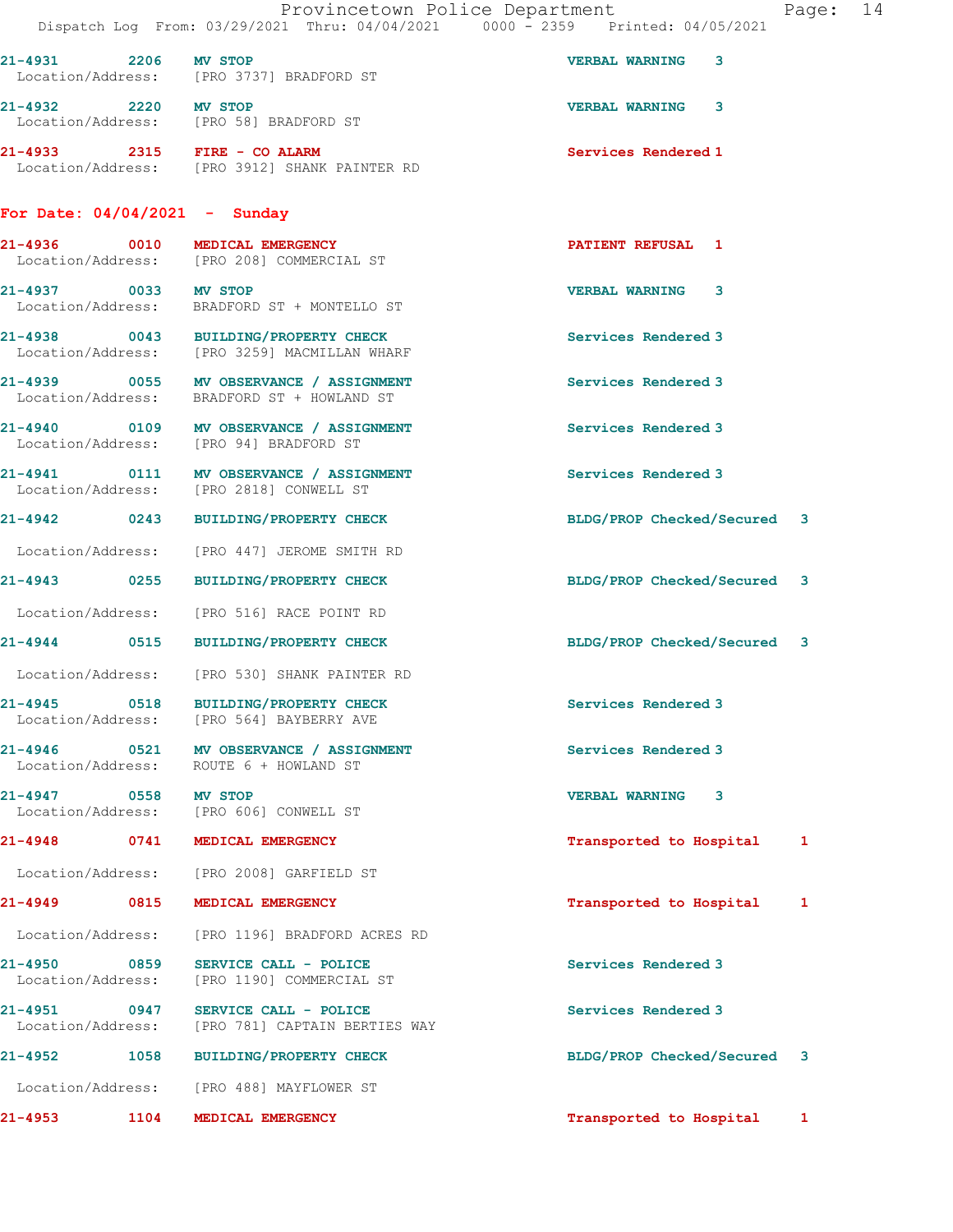|                                   | Dispatch Log From: 03/29/2021 Thru: 04/04/2021 0000 - 2359 Printed: 04/05/2021          | Provincetown Police Department | Page: | 15 |
|-----------------------------------|-----------------------------------------------------------------------------------------|--------------------------------|-------|----|
|                                   | Location/Address: [PRO 3222] ALDEN ST                                                   |                                |       |    |
|                                   | 21-4954 1111 BUILDING/PROPERTY CHECK                                                    | BLDG/PROP Checked/Secured 3    |       |    |
|                                   | Location/Address: [PRO 440] HARRY KEMP WAY                                              |                                |       |    |
| 21-4955 1120                      | MEDICAL EMERGENCY                                                                       | Transported to Hospital        | 1     |    |
|                                   | Location/Address: [PRO 1190] COMMERCIAL ST                                              |                                |       |    |
|                                   | 21-4957 1134 BUILDING/PROPERTY CHECK                                                    | BLDG/PROP Checked/Secured 3    |       |    |
|                                   | Location/Address: [PRO 4041] BRADFORD ST                                                |                                |       |    |
|                                   | 21-4960 1349 BUILDING/PROPERTY CHECK                                                    | BLDG/PROP Checked/Secured 3    |       |    |
|                                   | Location/Address: [PRO 530] SHANK PAINTER RD                                            |                                |       |    |
|                                   | 21-4961 1350 MV OBSERVANCE / ASSIGNMENT<br>Location/Address: [PRO 530] SHANK PAINTER RD | Services Rendered 3            |       |    |
| Location/Address:                 | 21-4963 1552 PARK, WALK & TALK<br>[PRO 516] RACE POINT RD                               | Services Rendered 3            |       |    |
|                                   | 21-4964 1556 BUILDING/PROPERTY CHECK<br>Location/Address: [PRO 3430] COMMERCIAL ST      | Services Rendered 3            |       |    |
| Location/Address:                 | 21-4966 1653 BUILDING/PROPERTY CHECK<br>[PRO 3259] MACMILLAN WHARF                      | Services Rendered 3            |       |    |
| 21-4967                           | 1702 BUILDING/PROPERTY CHECK<br>Location/Address: [PRO 2520] PRINCE ST                  | Services Rendered 3            |       |    |
|                                   | 21-4968 1708 MV OBSERVANCE / ASSIGNMENT<br>Location/Address: [PRO 3672] ROUTE 6         | Services Rendered 3            |       |    |
| 21-4969 1725 MV STOP              |                                                                                         | No Action Required             | 3     |    |
|                                   | Location/Address: [PRO 379] COMMERCIAL ST                                               |                                |       |    |
|                                   | 21-4971 1827 BUILDING/PROPERTY CHECK<br>Location/Address: [PRO 2206] PILGRIMS LANDING   | Services Rendered 3            |       |    |
|                                   | 21-4972 1833 MV OBSERVANCE / ASSIGNMENT                                                 | No Action Required             | 3     |    |
|                                   | Location/Address: SHANK PAINTER RD                                                      |                                |       |    |
|                                   | 21-4973 1906 BUILDING/PROPERTY CHECK                                                    | BLDG/PROP Checked/Secured      | 3     |    |
|                                   | Location/Address: [PRO 1778] SHANK PAINTER RD                                           |                                |       |    |
| Location/Address:                 | 21-4974 1943 MV OBSERVANCE / ASSIGNMENT<br>ROUTE 6 + SNAIL RD                           | Services Rendered 3            |       |    |
|                                   | 21-4975 1945 FOLLOW UP<br>Location/Address: [PRO 542] SHANK PAINTER RD                  | Services Rendered 2            |       |    |
|                                   | 21-4977 2027 BUILDING/PROPERTY CHECK                                                    | BLDG/PROP Checked/Secured 3    |       |    |
|                                   | Location/Address: [PRO 175] COMMERCIAL ST                                               |                                |       |    |
| 21-4978 2040<br>Location/Address: | MV STOP<br>ROUTE 6                                                                      | <b>VERBAL WARNING 3</b>        |       |    |
|                                   | 21-4979 2101 MV OBSERVANCE / ASSIGNMENT<br>Location/Address: [PRO 4136] BRADFORD ST     | Services Rendered 3            |       |    |
|                                   | 21-4980 2110 BUILDING/PROPERTY CHECK                                                    | BLDG/PROP Checked/Secured 3    |       |    |
|                                   | Location/Address: [PRO 182] COMMERCIAL ST                                               |                                |       |    |